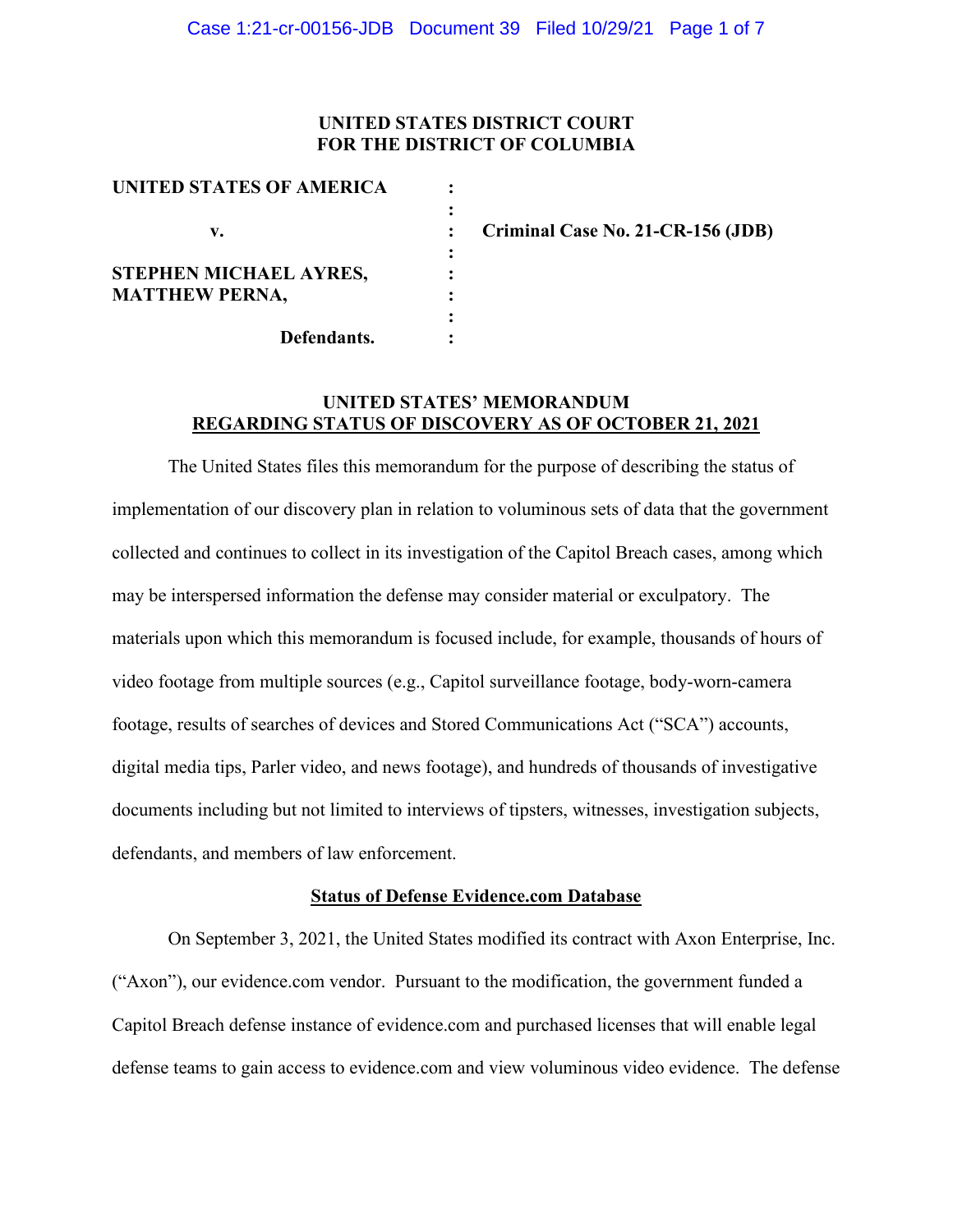#### Case 1:21-cr-00156-JDB Document 39 Filed 10/29/21 Page 2 of 7

instance is managed and administered by the Federal Public Defender for the District of Columbia ("FPD"), who is acting as the Discovery Liaison for defense counsel in Capitol Breach cases, and the government has no ability to log into or retrieve information from the defense instance.

In conjunction with the Defender Service's National Litigation Support Team, FPD created a structure for distributing and tracking evidence.com licenses for defense counsel. As of October 18, 2021, FPD has sent emails to all Capitol Breach defense counsel with instructions on how to request a license for the legal defense team to view videos in evidence.com. FPD also developed a "Quick Start Guide" that it simultaneously circulated to all Capitol Breach defense counsel, with instructions for registering an account, logging into evidence.com, and further describing how video discovery may be shared with their clients through the evidence.com platform consistent with the standard Capitol Breach protective order.

### **Status of Production of Video Footage**

The following video footage has been shared to the defense instance of evidence.com and is accessible to any Capitol Breach defense counsel who requests a license:

- 16,925 U.S. Capitol Police ("USCP") Closed Circuit Video ("CCV") files consisting of approximately 4,800 hours (over four terabytes) of footage from 515 cameras located inside the U.S. Capitol Visitor Center and on the Capitol grounds. To assist the defense in locating relevant USCP CCV, we have also produced (via USAfx) 15 camera maps of the interior of Capitol Visitor's Center and the interior of the Capitol.
- 1,676 Metropolitan Police Department ("MPD") body-worn-camera ("BWC") files consisting of approximately 1,600 hours of footage recorded by over 900 officers between 1:00 p.m. and 6:00 p.m. on January 6, 2021. To assist the defense in locating officers who may have recorded body-worn-camera footage at a particular location and time, we also produced (via USAfx) a spreadsheet created by the Discovery Team based on MPD radio Global Positioning Satellite records.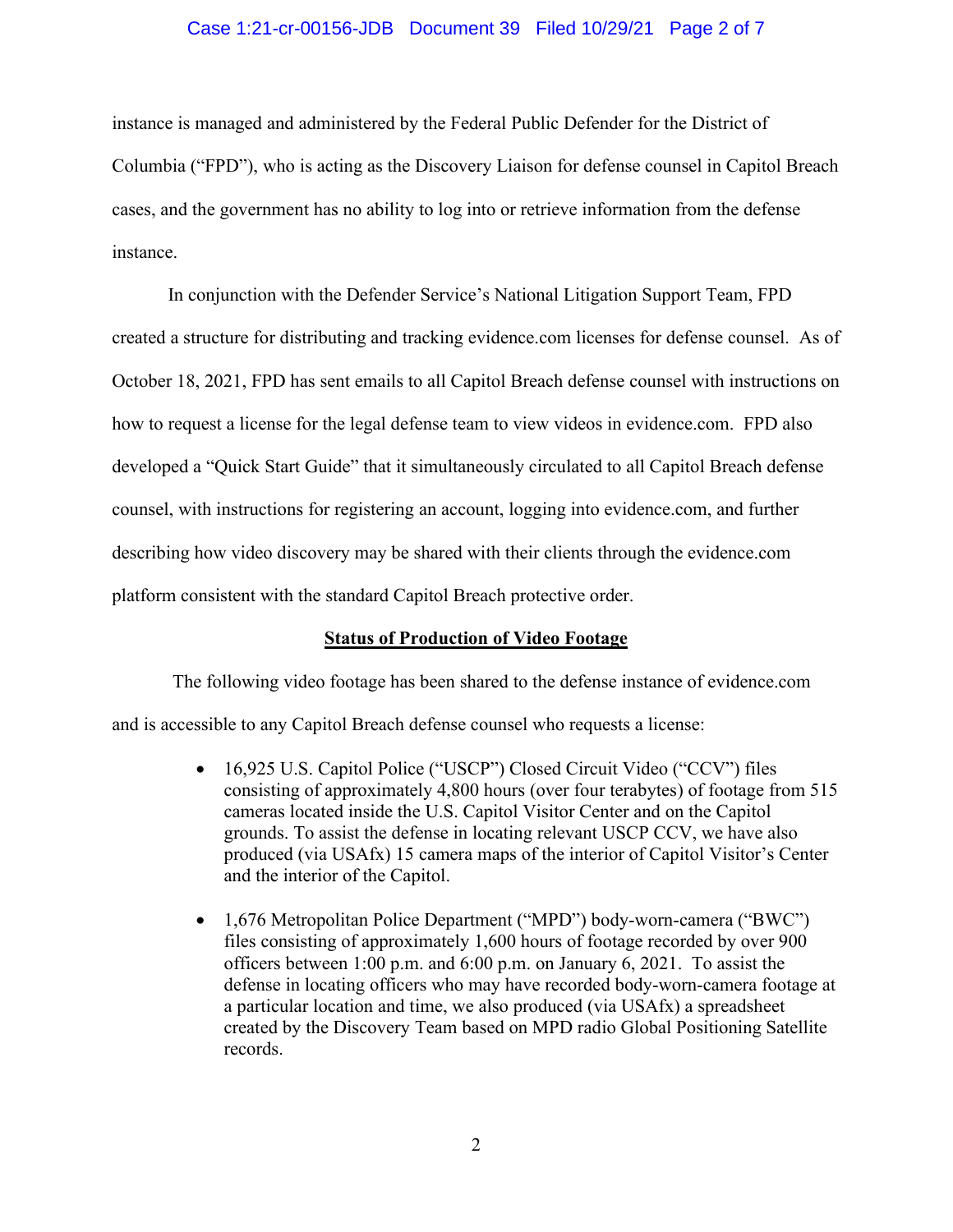## **Status of Defense Relativity Workspace**

On October 13, 2021, the United States modified its contract with Deloitte Financial Advisory Services, LLP ("Deloitte") to fund a Capitol Breach Relativity workspace and purchase licenses that will enable legal defense teams to gain access to the database. FPD is now consulting with Deloitte concerning the construction and organization of the defense workspace and creating a structure for distributing Relativity licenses to defense counsel. FPD will notify Capitol Breach defense counsel on how to obtain Relativity license access once the defense workspace is constructed and organized and is ready to be populated with documents.

## **Status of Production of Documents**

Since our last filing describing the status of discovery as of September 14, 2021, the following materials and a corresponding index have been made available for sharing with Capitol Breach defense counsel via USAfx:

- 42 files that consist of MPD internal investigation reports and exhibits (739 pages);
- 31 files consisting of digital exhibits to previously produced USCP Office of Professional Responsibility ("OPR") reports;<sup>1</sup> and
- USCP radio communications and draft transcripts.

## **Contents of Government Relativity Database**

Our Relativity database currently contains over 33,000 records from USCP, 23,000

records from MPD, and 56,000 records from the FBI's main Capitol Breach file (of which about

29,000 pertain to individual defendants and are likely to overlap with materials already produced

in the specific cases to which they are most directly relevant).

<sup>&</sup>lt;sup>1</sup> On September 10, 2021, we made available via USAfx 35 files consisting of 28 reports from USCP OPR investigations of alleged wrongdoing by USCP officers on January 6, 2021.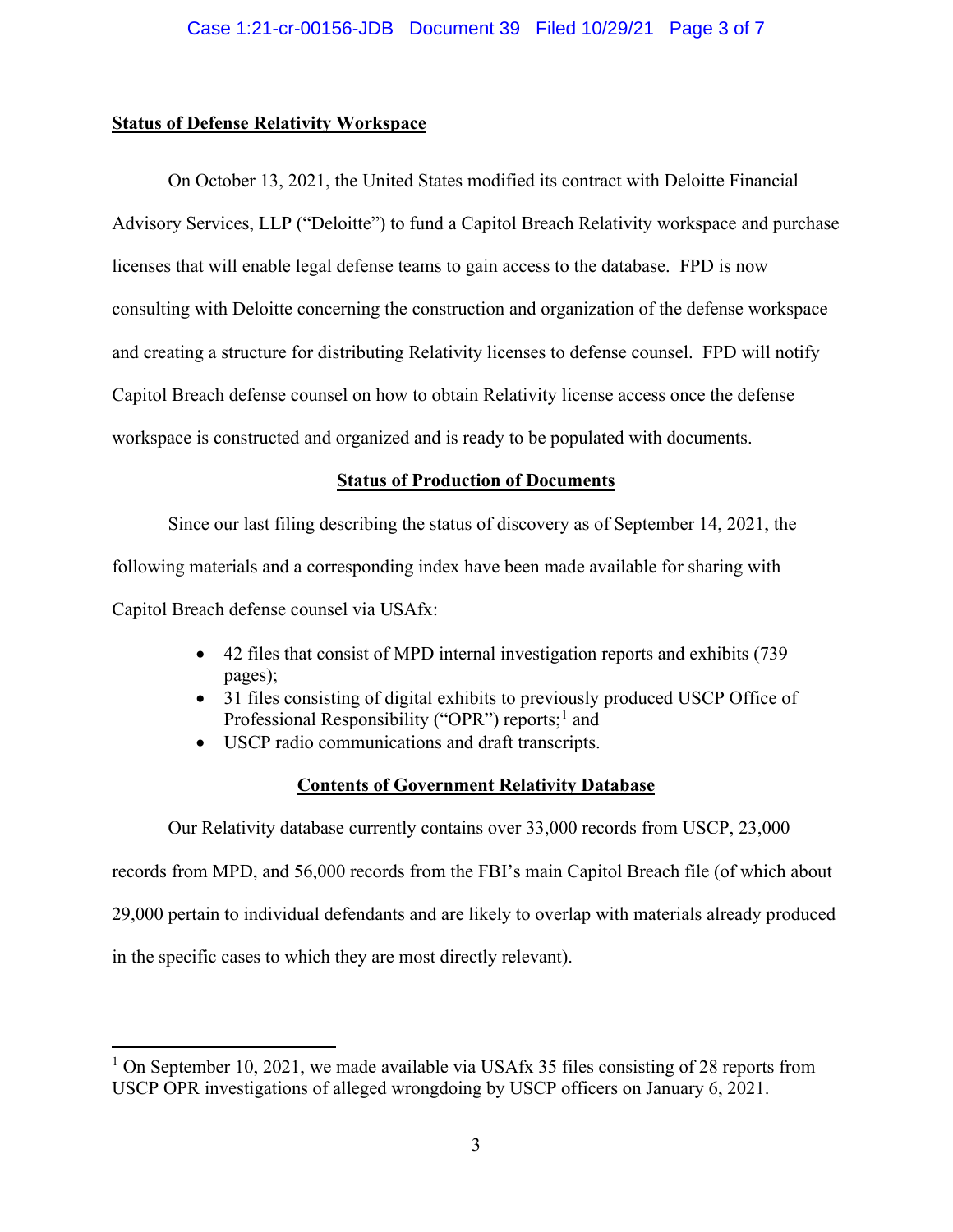# **Manner of Productions Going Forward**

In terms of the manner in which discovery will be produced going forward:

- We will continue to utilize evidence.com to produce voluminous video footage in all Capitol Breach cases.
- Until Relativity access is available to Capitol Breach defense counsel, limited productions such as those described above will continue to be made available to counsel via USAfx, as well as produced to the defense Relativity workspace.
- Once defense counsel have access to Relativity, it will become the primary method for producing voluminous documents. However, we will still continue to make organized productions and issue discovery letters to defense counsel describing materials that have been added to the defense database.
- Certain materials, because of their nature or volume, will only be produced to the defense Relativity workspace. E.g., case-specific discovery that has been provided in *other* defendants' cases and the results of searches of devices and SCA accounts. Those materials will become accessible to defense counsel once FPD distributes licenses for Relativity.

## **Incarcerated Defendants**

In collaboration with FPD, we have developed a proposal to increase access by incarcerated defendants to discovery materials by providing access to e-discovery (by providing limited evidence.com and Relativity access to inmates via wi-fi and increasing the number of computers available for discovery review). FPD and our office had a productive meeting with representatives from the D.C. Department of Corrections ("DOC") about the e-discovery proposal on Wednesday, October 20, 2021. At the meeting, representatives of DOC indicated they would explore with the Director whether a pilot e-discovery program consistent with our proposal, beginning with Capitol Breach defendants, may be implemented consistent with the DOC's security concerns and Internet capacity. We are meeting again on October 27, 2021, at which time we expect to obtain requested technical and logistical information from the DOC that would be essential to implementing our joint proposal.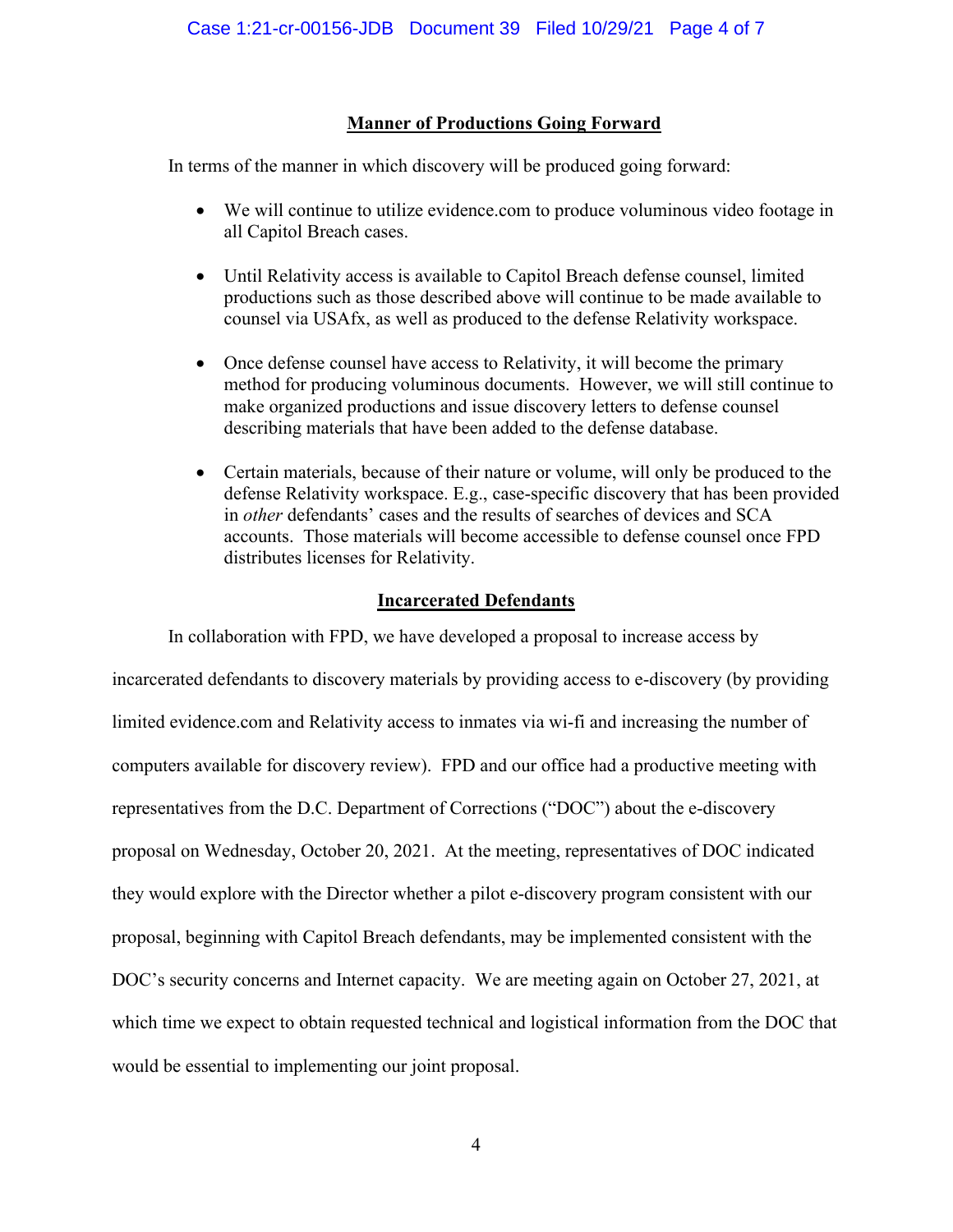Case 1:21-cr-00156-JDB Document 39 Filed 10/29/21 Page 5 of 7

We understand there are four defendants who are currently proceeding *pro se*, three of

whom are detained*.* We are currently developing a plan for access to voluminous materials by

*pro se* defendants and will inform the Court once we have finalized our approach, after

collaboration with FPD.

# **Future Productions**

Among the documents we expect future productions to include are:

- The remainder of USCP CCV (4,204 files), which is mainly comprised of footage that has been deemed Highly Sensitive, e.g., footage of the interior of the Capitol;<sup>2</sup>
- The remainder of MPD BWC footage (largely consisting of footage outside the 1:00 to 6:00 p.m. timeframe), and BWC footage from Arlington County Police (124 files), Fairfax County Police (24 files), Montgomery County Police (60 files), and Virginia State Police (48 files);
- U.S. Secret Service surveillance camera footage (143 videos);
- Video recordings made by officers of MPD's Electronic Surveillance Unit;
- Camera map for Capitol grounds;
- Supplemental exhibits to USCP OPR reports;
- USCP After Action Reports;
- MPD Aerial Surveillance Unit Photos;
- Permits for Demonstrations at the U.S. Capitol;
- Additional MPD internal investigation reports;
- MPD and Virginia State Police radio transmissions;
- Legal process pertaining to the collection of geolocation data from Google, Inc. and various additional providers;
- BWC Spreadsheet and zone maps (work product created to assist in review of BWC footage);
- Statements made by members of law enforcement during interviews arising out of the Capitol Breach investigation;
- Discoverable MPD, USCP and FBI records and memoranda currently (or shortly to be ingested) into Relativity;
- Case-specific discovery of other defendants (i.e., discovery already produced to the defendant for whom it is directly relevant, but which will be made accessible to all defendants);
- Results of searches of devices and SCA accounts; and

 $2$  To be clear, we are not producing via evidence.com footage that constitutes "Security Information" pursuant to 2 U.S.C. § 1979, i.e., the 17 hours of CCV footage that relate to the evacuation of Congressional Members. The disclosure of this footage will be handled separately.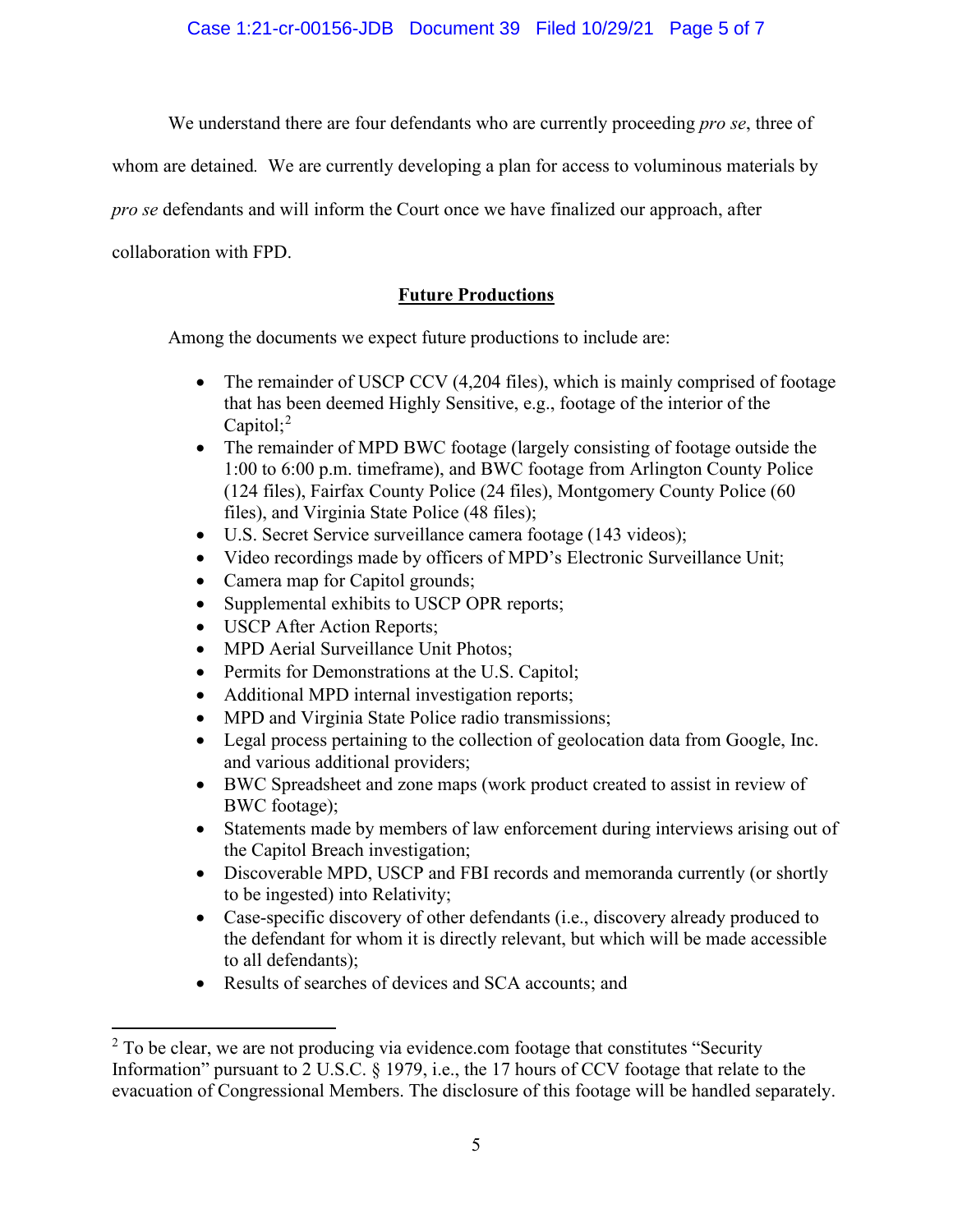• Custodial statements of (other) defendants.

# **Substantial Completion of Discovery**

We understand that the Court would like us to project when production of voluminous

materials will be substantially complete. As an initial matter, to reach the point where we can

assess a potential date of substantial completion, the government has taken and continues to

make substantial efforts, including:

- Appointing a Capitol Breach Discovery Coordinator in January;
- Assembling a Capitol Breach Discovery Team consisting of experienced attorneys, project managers, and litigation technology professionals;
- Collecting information from multiple sources involved in the response to and investigation of the Capitol Breach;
- Collaborating with FPD to develop a standard protective order for Capitol Breach cases;
- Identifying database solutions for making terabytes of video and documents accessible to hundreds of defendants, funding defense databases and obtaining licenses for all Capitol Breach defense counsel, and collaborating with FPD to execute these solutions;
- Reviewing specific discovery requests by defense counsel to ensure the appropriate materials are prioritized for production;
- Creating protocols and procedures to ensure that (a) case-specific discovery is provided, (b) defendants will receive complete copies of unscoped devices and SCA accounts upon request; (c) devices and SCA accounts are systematically filtered for attorney-client communications; and (d) relevant scoped data and custodial interviews will be uploaded to the government's discovery databases for production to all; and
- Creating proposals for increasing access to discovery by incarcerated defendants.

We will soon begin to load into Relativity several hundred thousand FBI records (a

substantial portion of which may not be directly related to any charged defendants). These materials that have been undergoing pre-processing to ensure, among other things, that any materials that might be subject to protection under Federal Rule of Criminal Procedure Rule 6(e) are segregated for processing internally. Once these documents are loaded in Relativity, we will be able to better assess and execute our plan for reviewing them and producing them in discovery. We are also currently engaged in a concerted effort to consolidate scoped search